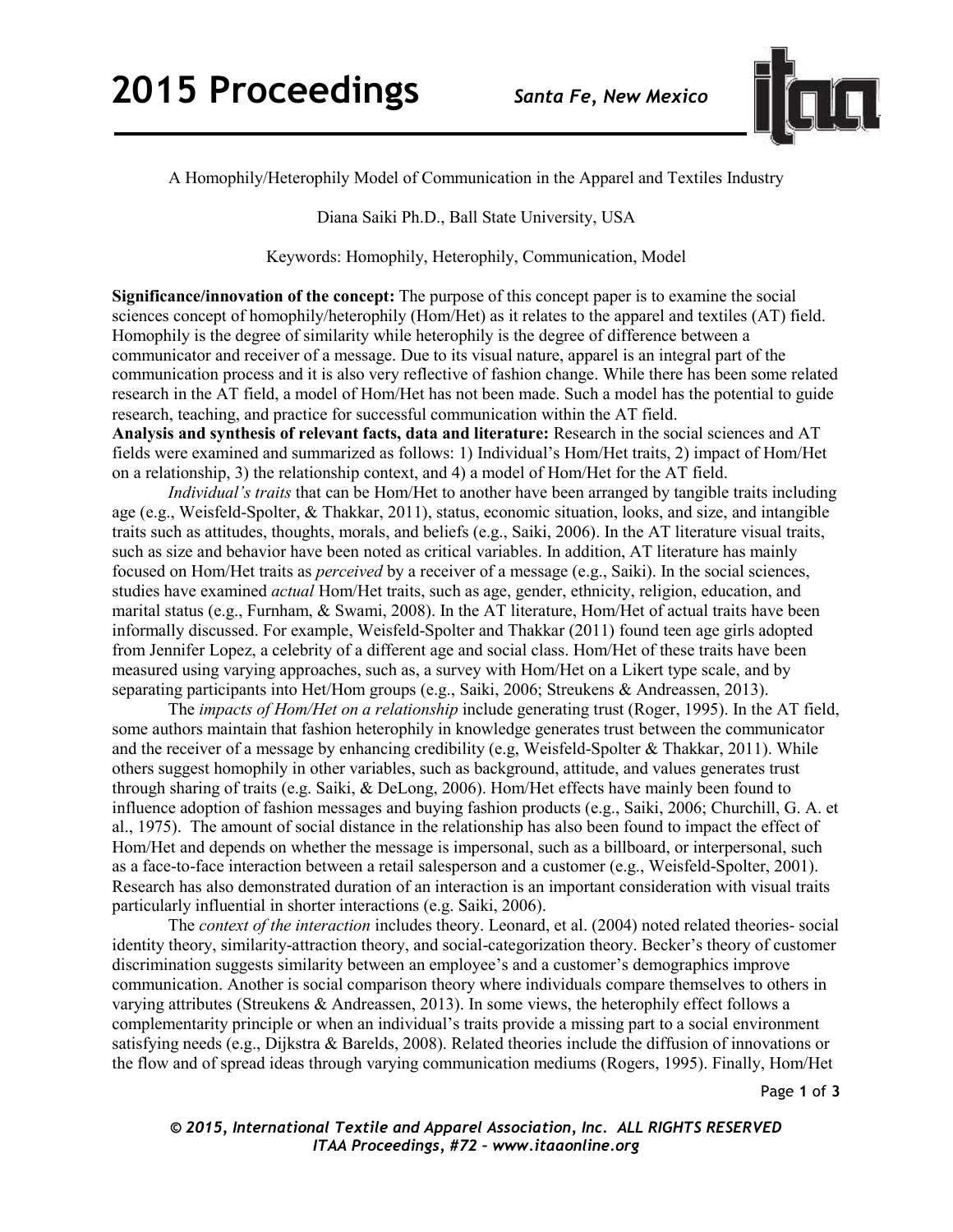affects numerous communicating dyads in the *context* of the AT supply chain, such as the retailer/ customer, retail manager/employees, and apparel designer/ customer (Saiki & DeLong, 2006).

Given the above analysis a *Homophily/Heterophily Model of Communication in the Apparel and Textiles Industry* was developed as follows:



**Future action:** The above Hom/Het Model of Communication in the AT Industry can be used to guide research, practice, and teaching. The potential research studies are endless given the variety in potential measures, perceived and actual traits of individuals, the many relationships in the industry, the varying degree of social distances of messages, and the numerous outcomes of these interactions (adoption, rejection, buying, and creating trust). Within teaching, the concept of Hom/Het can be integrated in lessons to students, such as having them consider Hom/Het in assessing the ultimate customer or as a consideration in a professional development class (e.g. Het/Hom between a student and employee). The model has practical application, such as guiding Hom/Het in hiring and training retail salespersons. **References:** 

- Churchill, G. A., Collins, R. H., & Strang, W. A. (1975). Should retail salespersons be similar to their clients? *Journal of Retailing*, *51*(3), 29-42.
- Dijkstra, P., & Barelds, D.P.H. (2008). Do people know what they want: A similar or a complementary partner? *Evolutionary Psychology*, 6, 595-602.
- Furnham, A. & Swami, V. (2008). Patient preferences for psychological counsellors: Evidence of similarity effect. *Counselling Psychology Quarterly*, 21(4), 361-370.
- Leonard, J. S., Levine, D. I., & Joshi, A. (2004). Do birds of a feather shop together? The effects on performance of employees' similarity with one another and with customers. *Journal of Organizational Behavior*, *25*(6), 731-754.
- Rogers, E. M. (1995). *Diffusion of innovations* (4th ed.). New York: The Free Press.
- Saiki, D. (2006). Communicating effectively: Teaching lessons about workplace dress. *Journal of Family and Consumer Sciences Education*, *24*(1), 1-13.
- Saiki, D., & DeLong, M. R. (2006). Professionals' relationships with clients in the apparel industry. *Qualitative Market Research: An International Journal*, *9*(3), 266-281.
- Streukens, S., & Andreassen, T. W. (2013). Customer preferences for frontline employee traits: Homophily and heterophily effects. *Psychology and Marketing*, *30*(12), 1043-1052.

Page **2** of **3** 

*© 2015, International Textile and Apparel Association, Inc. ALL RIGHTS RESERVED ITAA Proceedings, #72 – www.itaaonline.org*